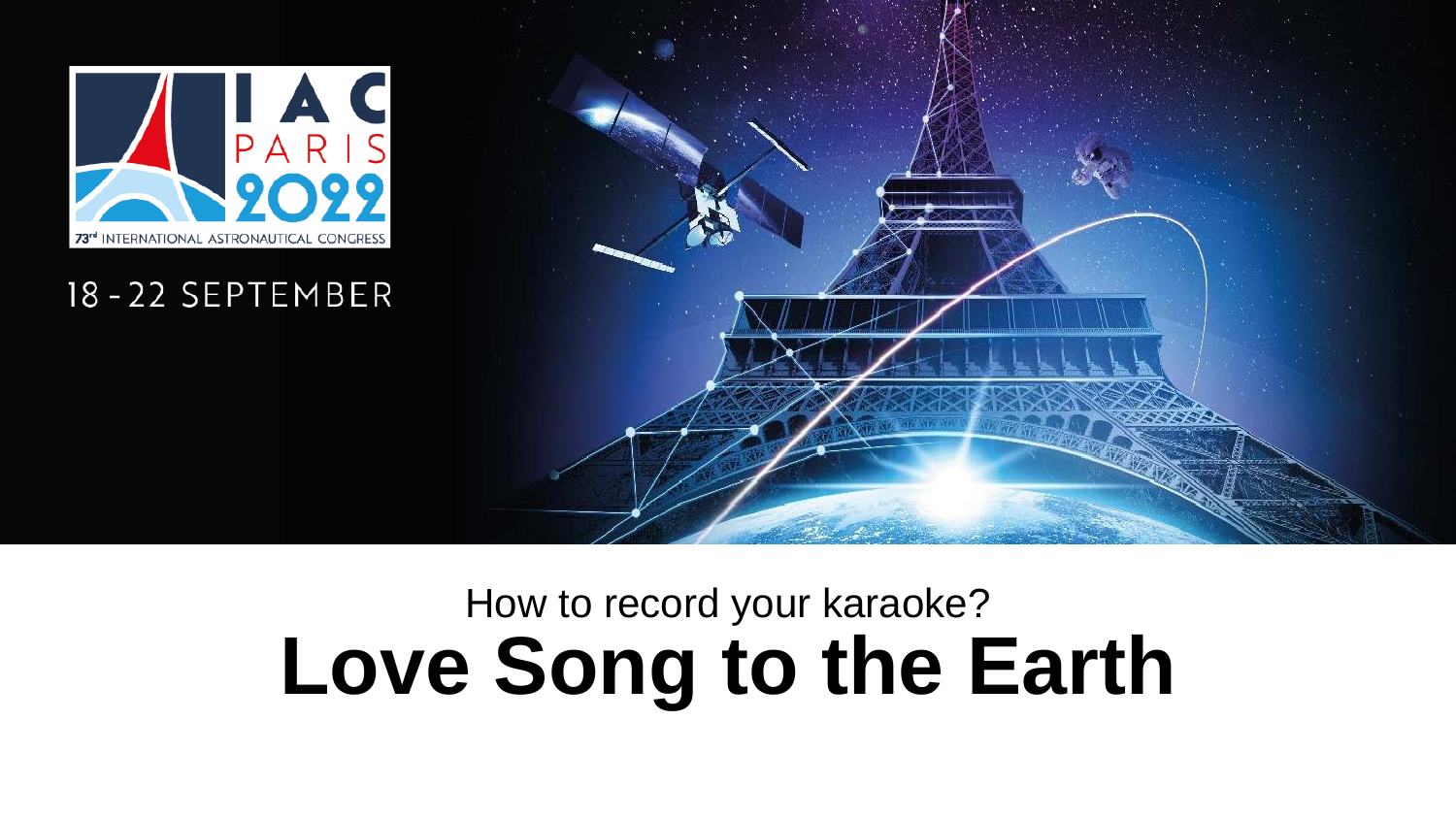# Preparation for video recording

- If you would like your child to participate in the choir around the song "This is a lovesong to the Earth" which will be broadcast during the IAC2022 Paris congress and then on the congress website, here are some rules to respect:
- We will only accept children for whom we have received a parental authorization (Parent 1 and 2), attached.
- CNES makes no commitment that the submitted video will be used in the music video.
- Your child must be between 8 and 16 years old.
- It is essential that the child sings to the rhythm of the soundtrack that is provided. The music is provided in "Karaoke" mode to help with the lyrics and rhythm.
- Accepted recording formats are: .mp4 ; .m4v ; .mov
- It is essential to follow the instructions noted below.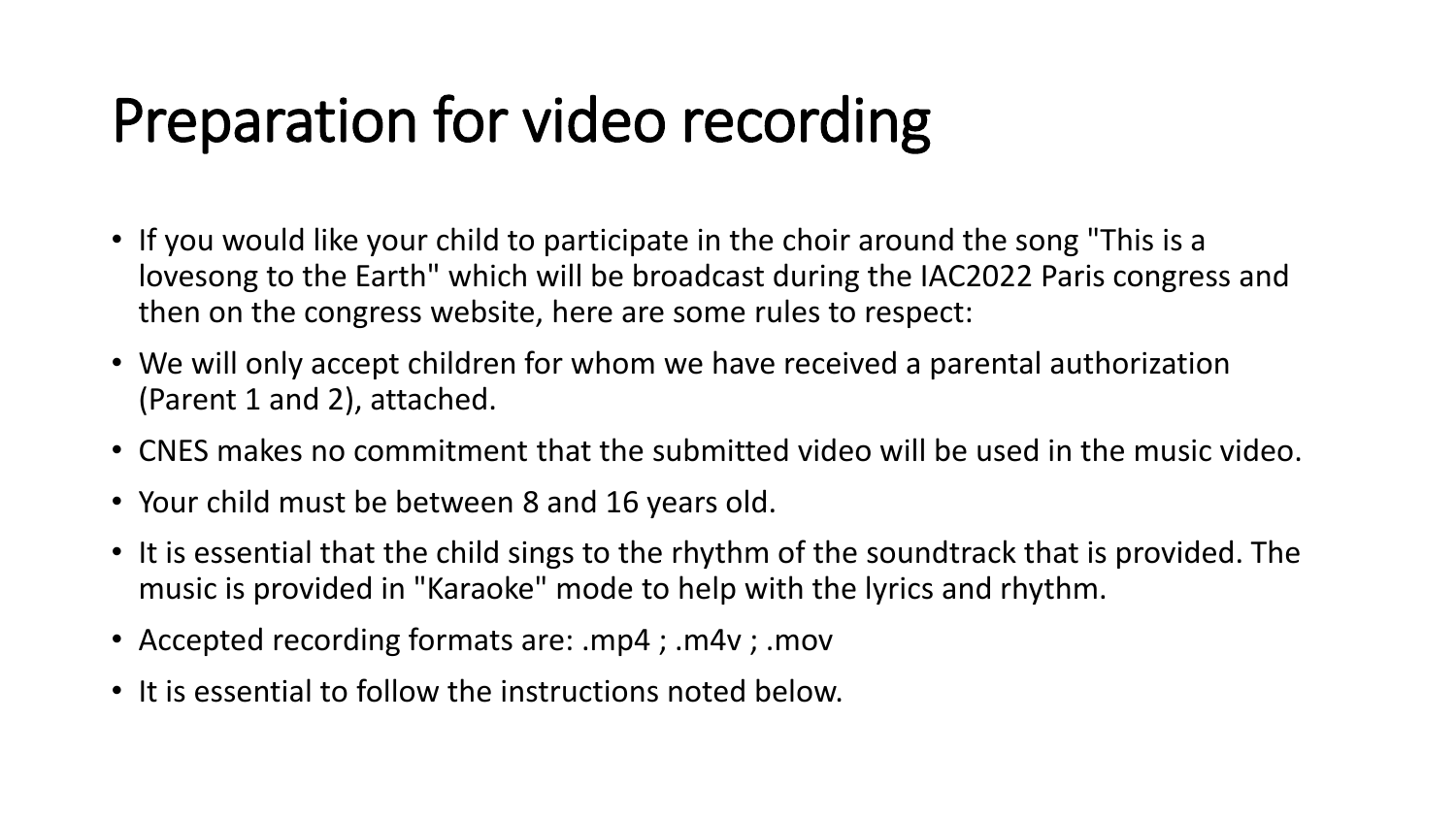### Framing













The child should be filmed from the front, in a close-up as above, by a camera or phone in vertical format.

**No one other than the child should be visible in the shot or heard.**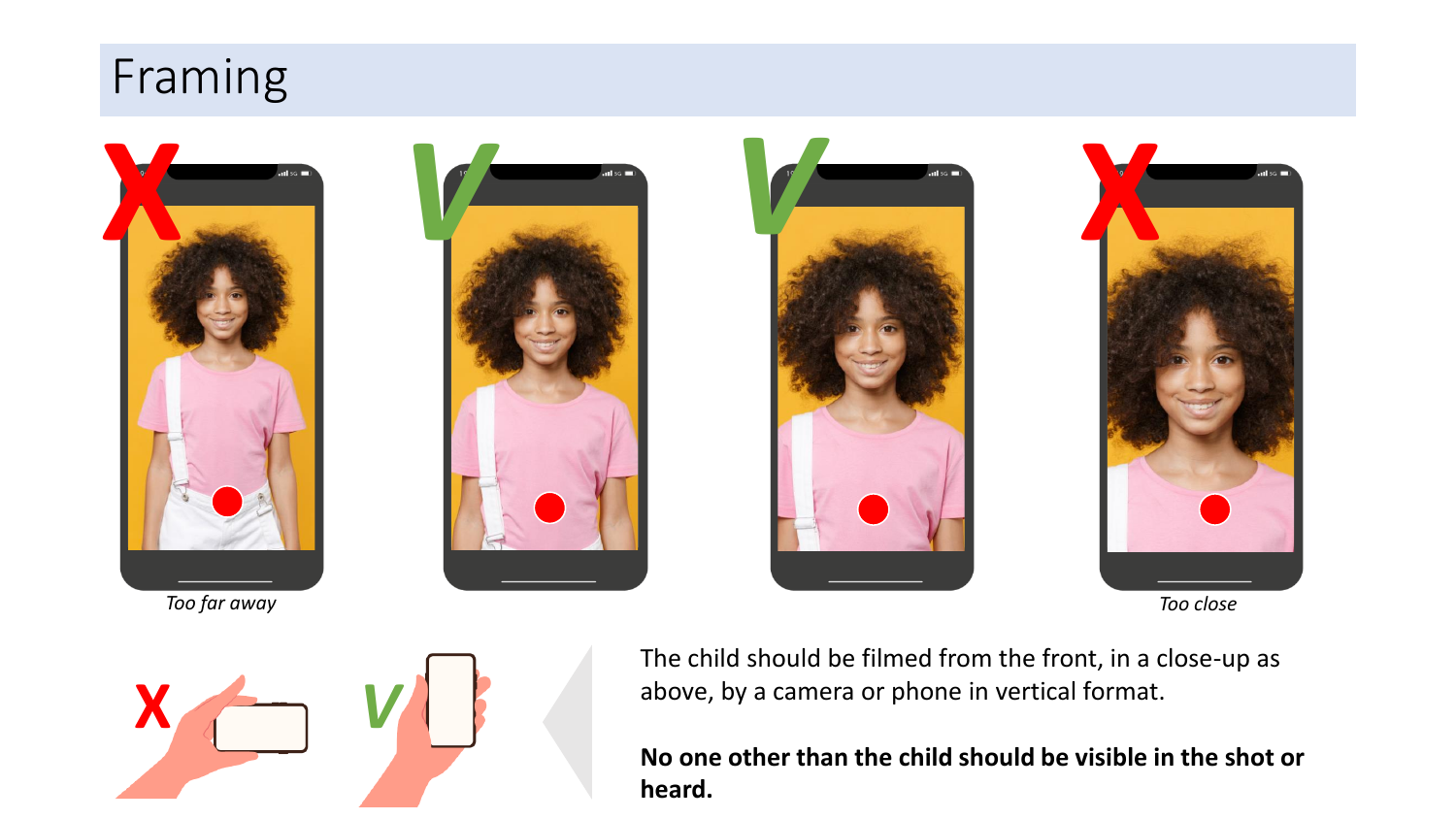## Dressing code



Clothing should be free of text or branding. We would appreciate it if the children simply wore a colorful t-shirt.









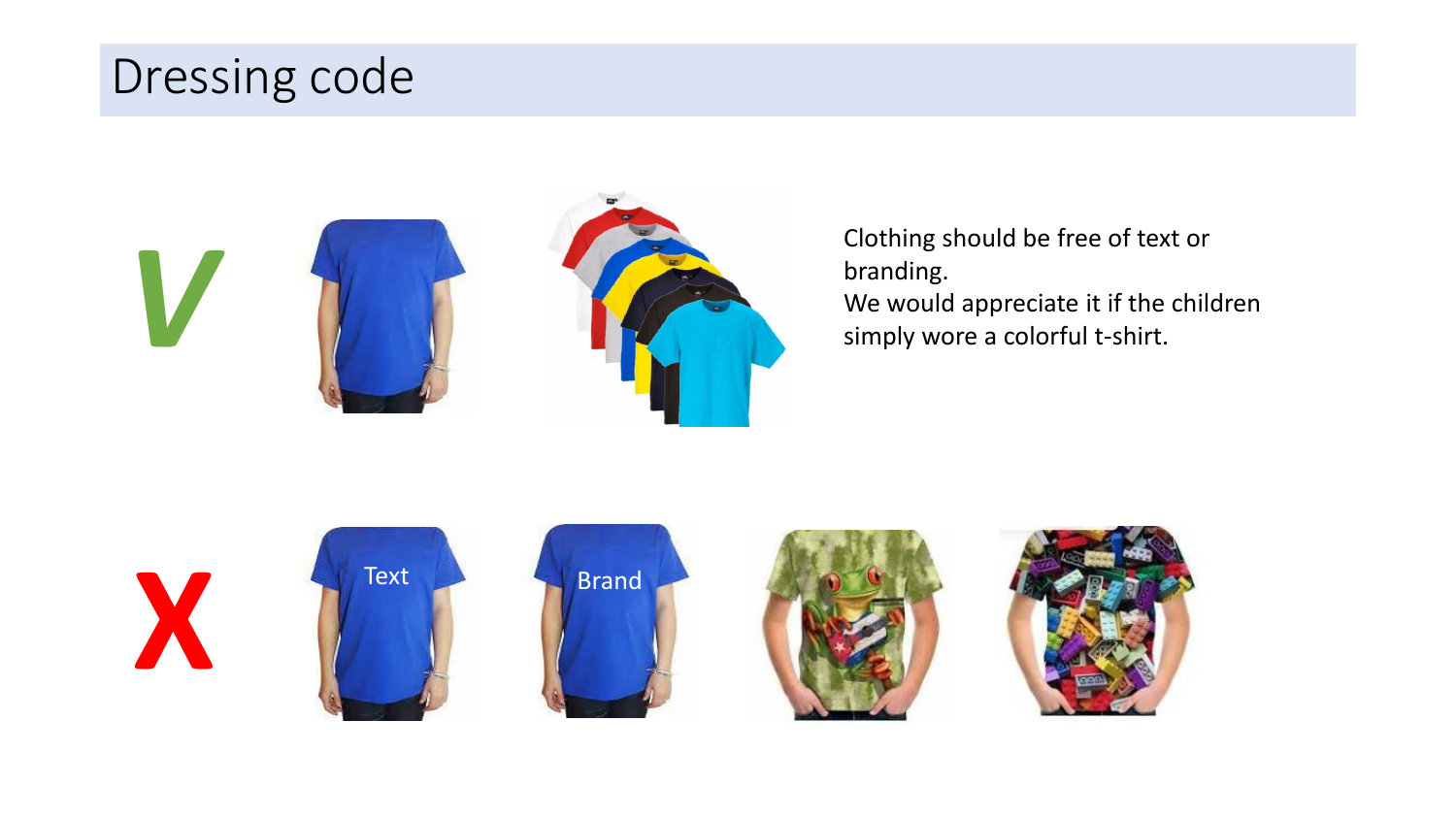# Backdrop



The background must be neutral, with no furniture or knick-knacks, no text and no visible marks or copyrighted works.

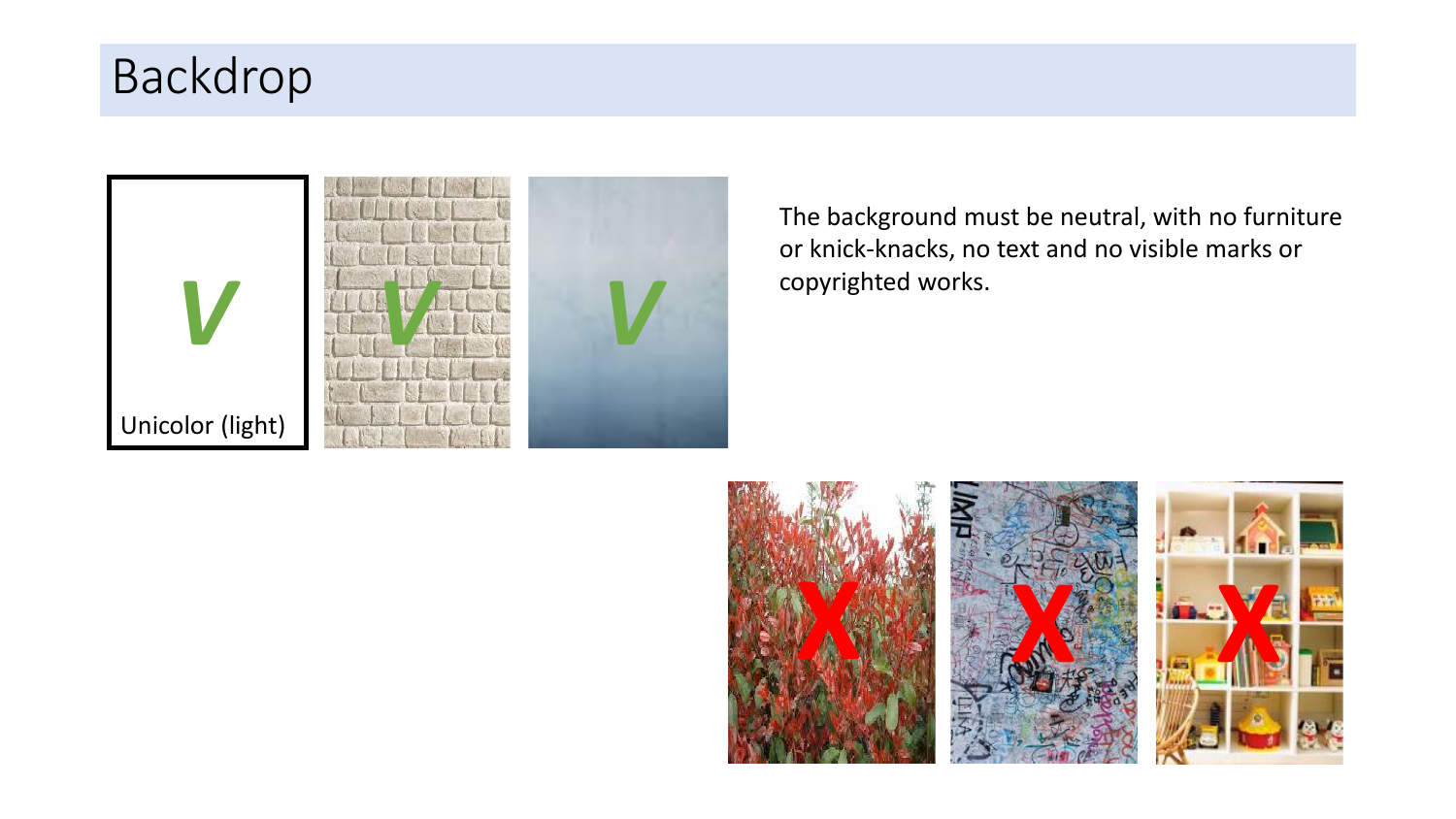



The phone or camera should be placed on a stand or wedged in such a way that it does not have any parasitic movements, and in vertical format.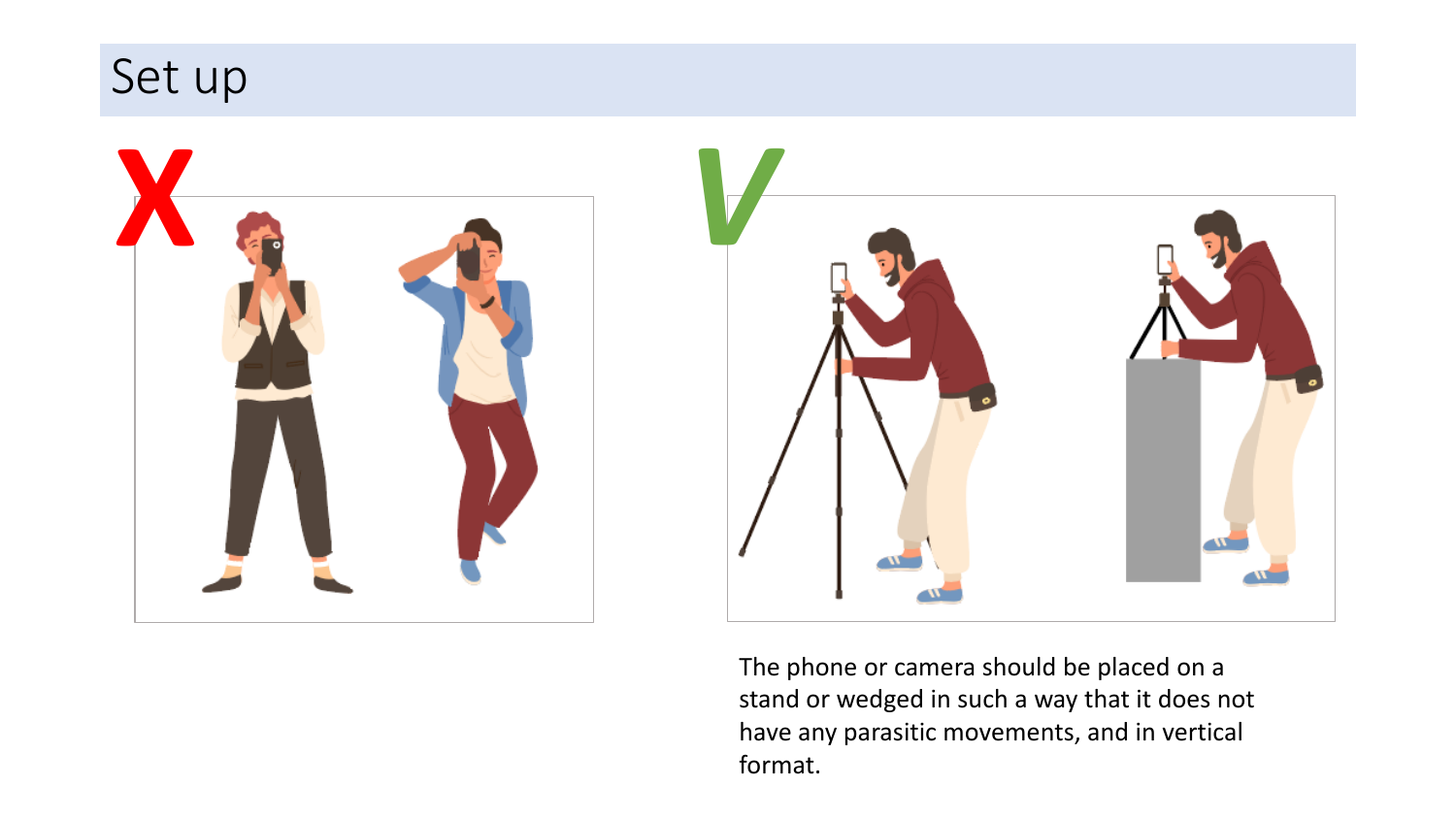## Set up



- The camera should be at the same height as the face, as well as the screen, that the child would look at for karaoke so that the eyes are straight.
- The screen on which he will be able to read the lyrics should be as close as possible to your lens so that the child looks straight ahead.
- **The child should have headphones or earphones to listen to the music so that only their voice is recorded on the video you send.**
- We would appreciate it if the headphones and wire were as discreet as possible (hidden by the hair for example, with the wire running behind the body rather than in front)